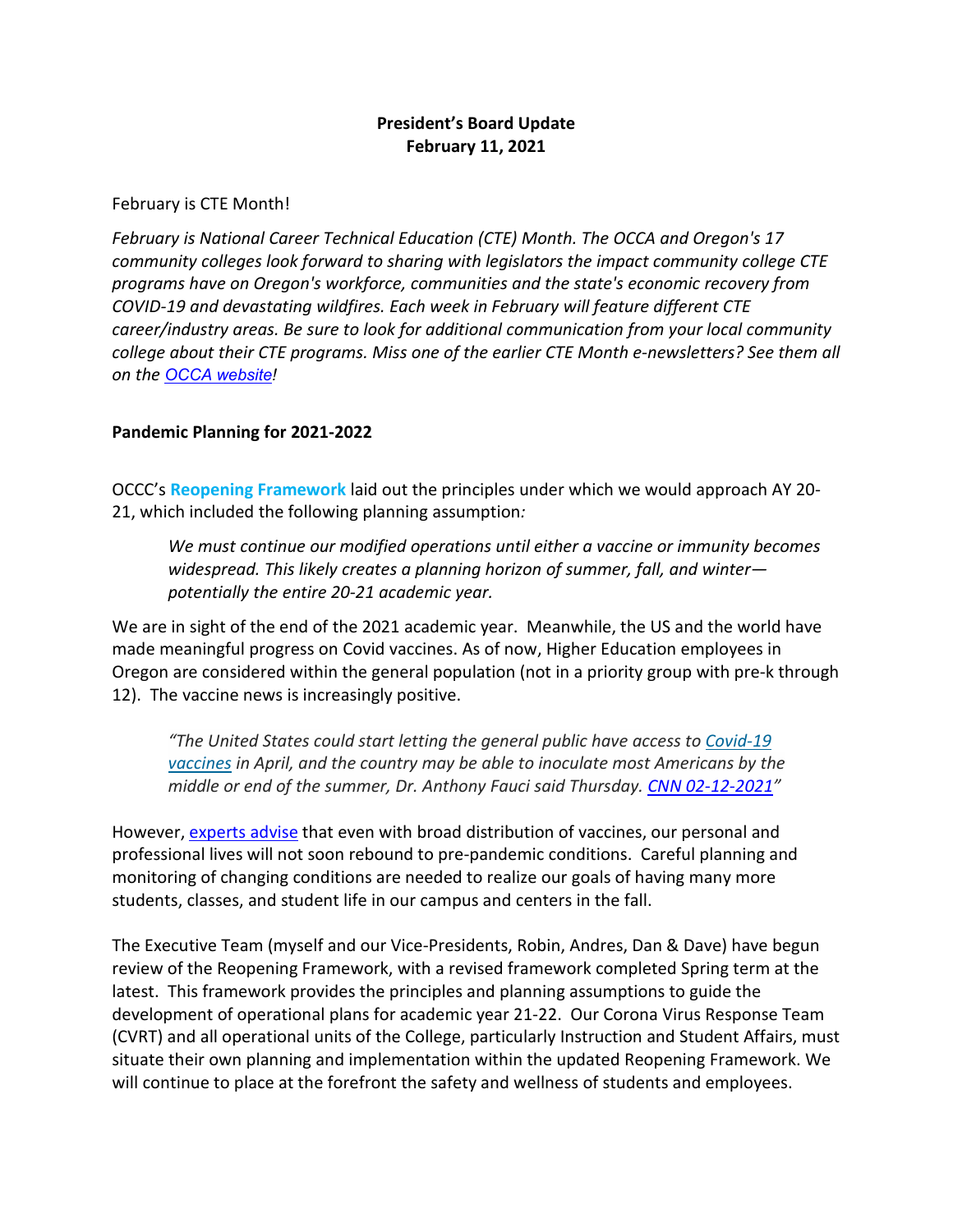## **Accreditation: NWCCU Ad Hoc Report Due March 19**

Address Recommendation 5: *Develop, implement, and review a comprehensive technology infrastructure plan (2020 Standards: 2.I.1)*

Our Technology Infrastructure Planning, Implementation & Review for 20-21 is centered in the following four pillars:

- 1. Implement successful migration of Enterprise Resource Planning Systems (ERP) (final & most complex aspect of 2015 Technology Plan)
	- a. Ensure robust technology infrastructure supports the migration to the new cloud-based Student Information System (Anthology Campus Nexus Student) and Business Fiscal Systems (Campus Nexus Finance)
	- b. Focus IT resources on the processes & applications that support students and staff.
- 2. Develop and implement capacity for substantial remote delivery of instruction and student support services
- 3. Continue strengthening of cyber-security infrastructure
- 4. Continuous review of outcomes on pillars 1,2 & 3 as inputs to planning for a new 5-year Technology Plan (2022-2026)

## **Waldport Property Sale Complete**

\$160,500 net proceeds. B & R Leasing LLC

### **Federal Pandemic Relief Funding Update**

We have received further guidance, that there will be an alternate application process for eligible colleges that did not receive a distribution via CAREs and the Coronavirus Response and Relief Supplemental Appropriations Act (CRRSA). It will be another 60-90 days before that application process opens. Meanwhile we are approaching agreement with PCC as to what portion of the CRRSA funds they will receive could be attributed to OCCC enrollment. I continue to seek guidance from various federal contacts as to which path forward (the alternative application or agreement with PCC) will be in the best interest of OCCC. This needs to be determined prior to the opening of the application process or accepting funds from PCC.

**Transitions: SEALs to Work Study** (another win for students with independent accreditation).

As long as OCCC was not independently accredited and not eligible for Department of Education Title IV programs, our students did not have access for the federal Work Study Program. A very generous endowment from Bill and JoAnn Barton allowed OCCC to offer an alternative for students. The Serve Earn and Learn (SEAL) Scholarship Program offered OCCC students financial assistance in exchange for service to OCCC. Thanks to the hard work of Kimberly Jones, our application process for our own Federal Work Study (FWS) program is almost complete, and we intend to have FWS available to eligible students as part of their 21